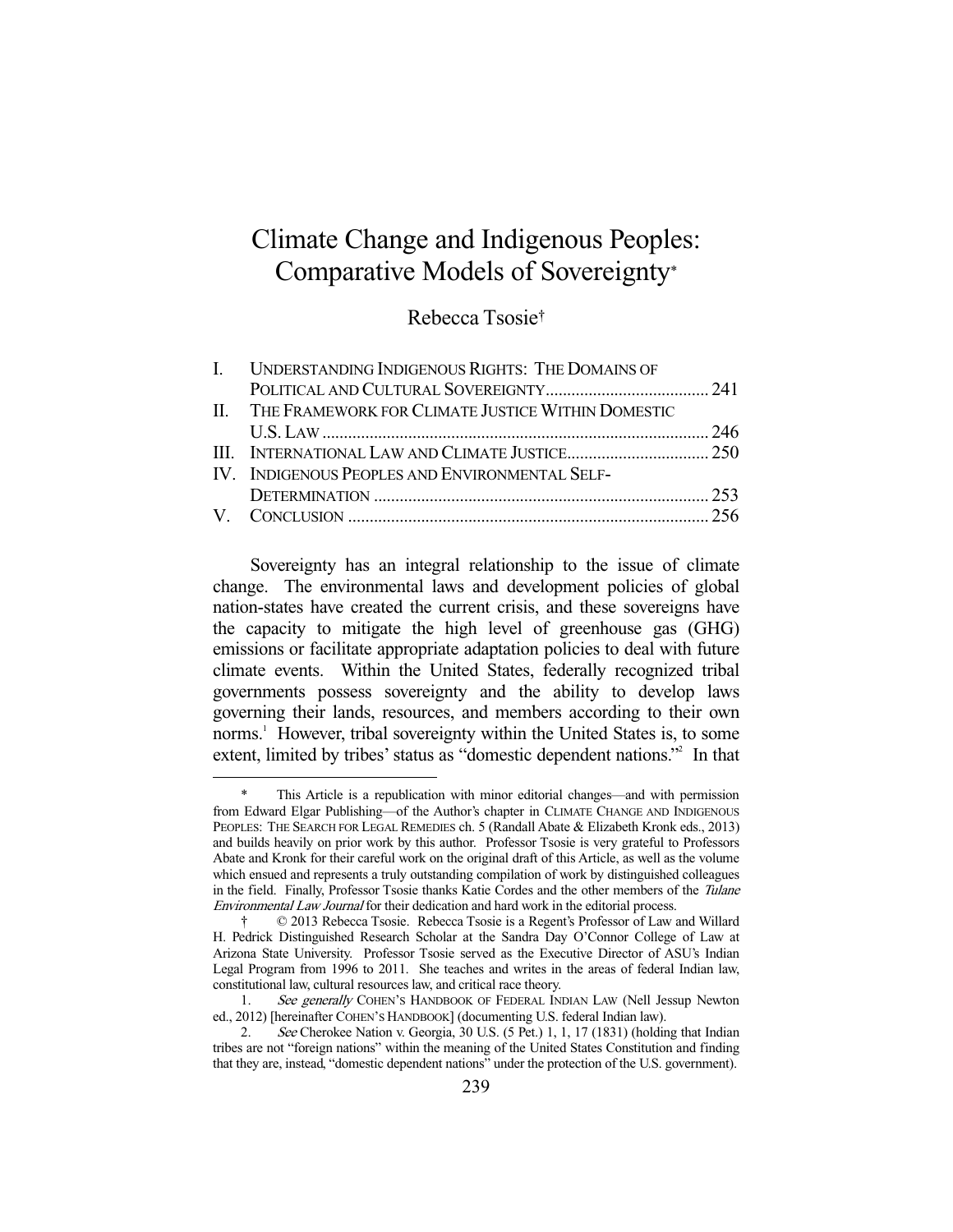sense, tribal environmental authority tracks the scope of sovereignty and self-determination that has emerged from federal Indian law and policy.<sup>3</sup>

 With respect to the issue of climate change, the domestic sovereignty framework is inadequate to address the challenges confronting indigenous communities because tribal jurisdiction is largely circumscribed by boundaries of reservation and membership. International human rights law offers a more comprehensive framework of analysis for the principle of indigenous self-determination, because it governs the relationship of indigenous peoples with their traditional lands and resources and places responsibility on the nation-states to account for the impact of their policies upon indigenous peoples.<sup>4</sup> This Article highlights the need for federally recognized tribal governments in the United States to work effectively within the domains of tribal law, federal law, and international human rights law, as they craft appropriate strategies to deal with the impacts of climate change.

 Part I of this Article will consider whether indigenous peoples have distinctive rights in an era of climate change and, if so, how those rights are best framed. Part II will then address the way in which the political sovereignty of U.S. tribal governments operates to confirm their legal rights to govern their lands and resources. The limitations of this model become apparent because climate change is a global problem, implicating the actions of governments throughout the world, and the impacts of climate events extend beyond political boundaries, necessitating intersovereign accords. Consequently, international law plays an important role and Part III will consider how international human rights law serves as a focal point for differentiating the rights of vulnerable groups from the rights of the nation-states. Part IV will highlight the need to merge the international and domestic frameworks of sovereignty to meet the challenges of climate change for indigenous peoples.

 <sup>3.</sup> Rebecca Tsosie, Tribal Environmental Policy in an Era of Self-Determination: The Role of Ethics, Economics, and Traditional Ecological Knowledge, 21 VT. L. REV. 225, 228 (1996) [hereinafter Tsosie, Tribal Environmental Policy] (citation omitted); see Rebecca Tsosie, Climate Change, Sustainability, and Globalization: Charting the Future of Indigenous Environmental Self-Determination, 4 ENVTL. & ENERGY L. & POL'Y J. 188, 210-14 (2009) [hereinafter Tsosie, *Climate Change, Sustainability, and Globalization*].

 <sup>4.</sup> U.N. Declaration on the Rights of Indigenous Peoples, G.A. Res. 61/295, art. 3, U.N. Doc. A/RES/61/295 (Oct. 2, 2007).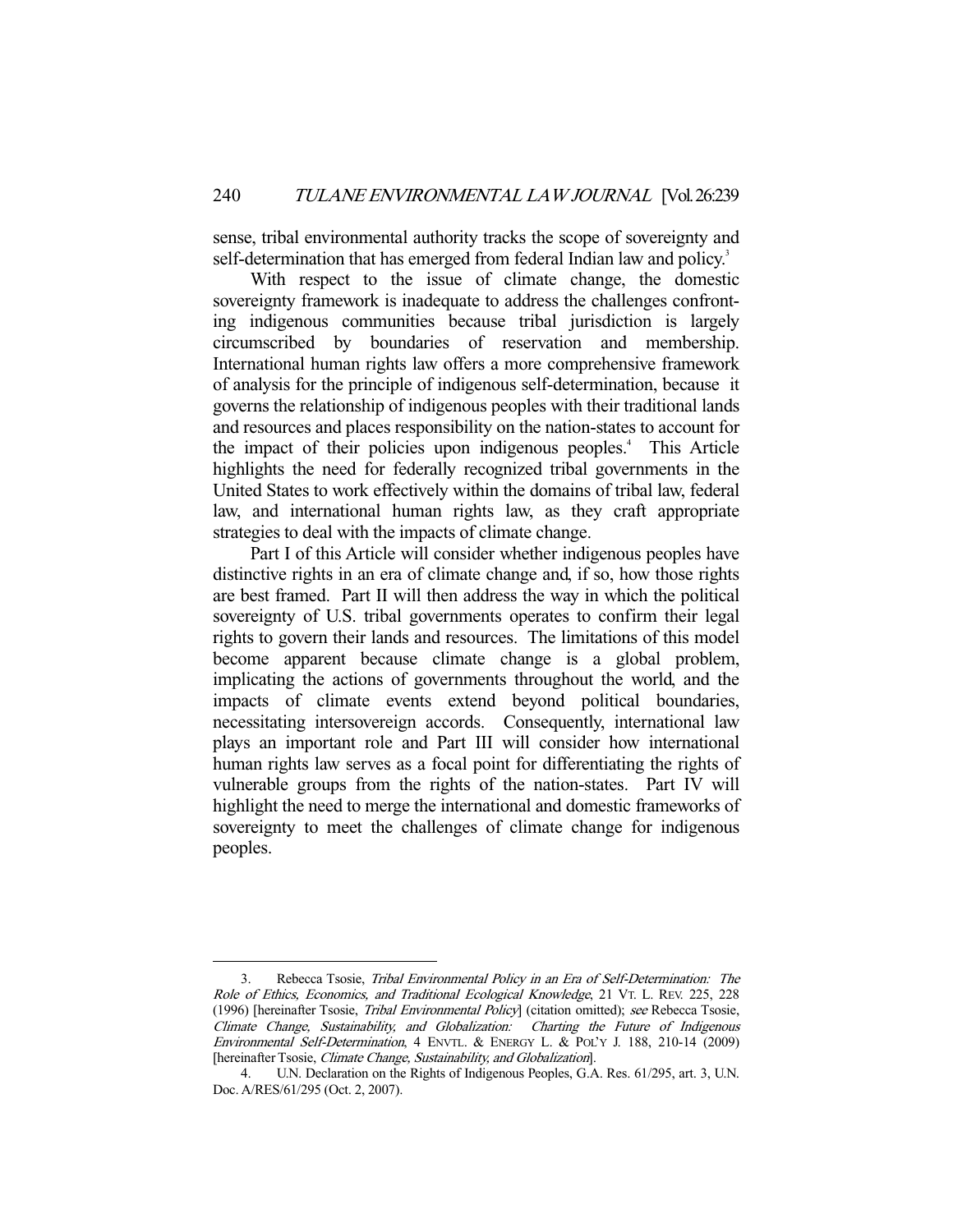## I. UNDERSTANDING INDIGENOUS RIGHTS: THE DOMAINS OF POLITICAL AND CULTURAL SOVEREIGNTY

 Within the United States, indigenous peoples are grouped into three classifications: Indian tribes, Alaska Native peoples, and Native Hawaiians.<sup>5</sup> These groups do not share equal rights under the domestic political structure.<sup>6</sup> The U.S. government has crafted a political relationship with many Indian tribes and Alaska Native peoples, which results in their status as "federally recognized Indian tribes."<sup>7</sup> To some extent, these groups share common legal rights, though they may also experience differences depending on the character of their specific treaties or political histories. However, the rights of tribal governments to exercise territorial jurisdiction are linked to the concept of "Indian Country."8 This impairs the rights of Alaska Native governments because the United States Supreme Court has issued a restrictive reading of "Indian Country" in Alaska due to the effect of the Alaska Native Claims Settlement Act, which revoked most existing reservations within the state.<sup>9</sup> According to the Court in Alaska v. Native Village of Venetie Tribal Government, the village governments are not "dependent Indian communities," and Indian Country in Alaska is limited to one existing reservation (Metlakatla) and allotments still held in Native title.<sup>10</sup> Although the tribal government will still possess the ability to regulate its members, it may not have equivalent jurisdiction over nonmembers. Thus, tribal governments without a reservation may be perceived as "less sovereign" because they cannot exercise taxing and regulatory jurisdiction on the same basis as tribal governments who still possess a trust land base.

 There are many other groups that maintain that they are indigenous peoples, despite the lack of federal recognition.<sup>11</sup> Native Hawaiian people, for example, are the indigenous peoples of the islands that now comprise the state of Hawaii. They are not "Indian tribes" and are

<sup>5.</sup> See CAROLE E. GOLDBERG ET AL., AMERICAN INDIAN LAW: NATIVE NATIONS AND THE FEDERAL SYSTEM 123-44 (6th ed. 2010) (describing the background issues in tribal-federal legal relations); id. at 784-92 (describing the rights of Native Alaskan groups); id. at 792-805 (describing the unique status and rights of Native Hawaiians).

 <sup>6.</sup> See id. at 784-85, 792-93.

<sup>7.</sup> See COHEN's HANDBOOK, supra note 1, § 3.02.

 <sup>8.</sup> See 18 U.S.C. § 1151 (2006) (offering the relevant statutory definitions of "Indian Country" that are used to assess jurisdiction).

 <sup>9.</sup> Alaska Native Claims Settlement Act, 43 U.S.C. §§ 1601-1624 (2006).

 <sup>10.</sup> Alaska v. Native Vill. of Venetie Tribal Gov't, 522 U.S. 520, 530-31 & n.5 (1998).

 <sup>11.</sup> Some of these groups, such as the Lumbee of North Carolina, are state-recognized. Others, such as the Piro-Manso Tewa of New Mexico, lack state or federal recognition. See COHEN'S HANDBOOK, supra note 1, § 3.02 n.63.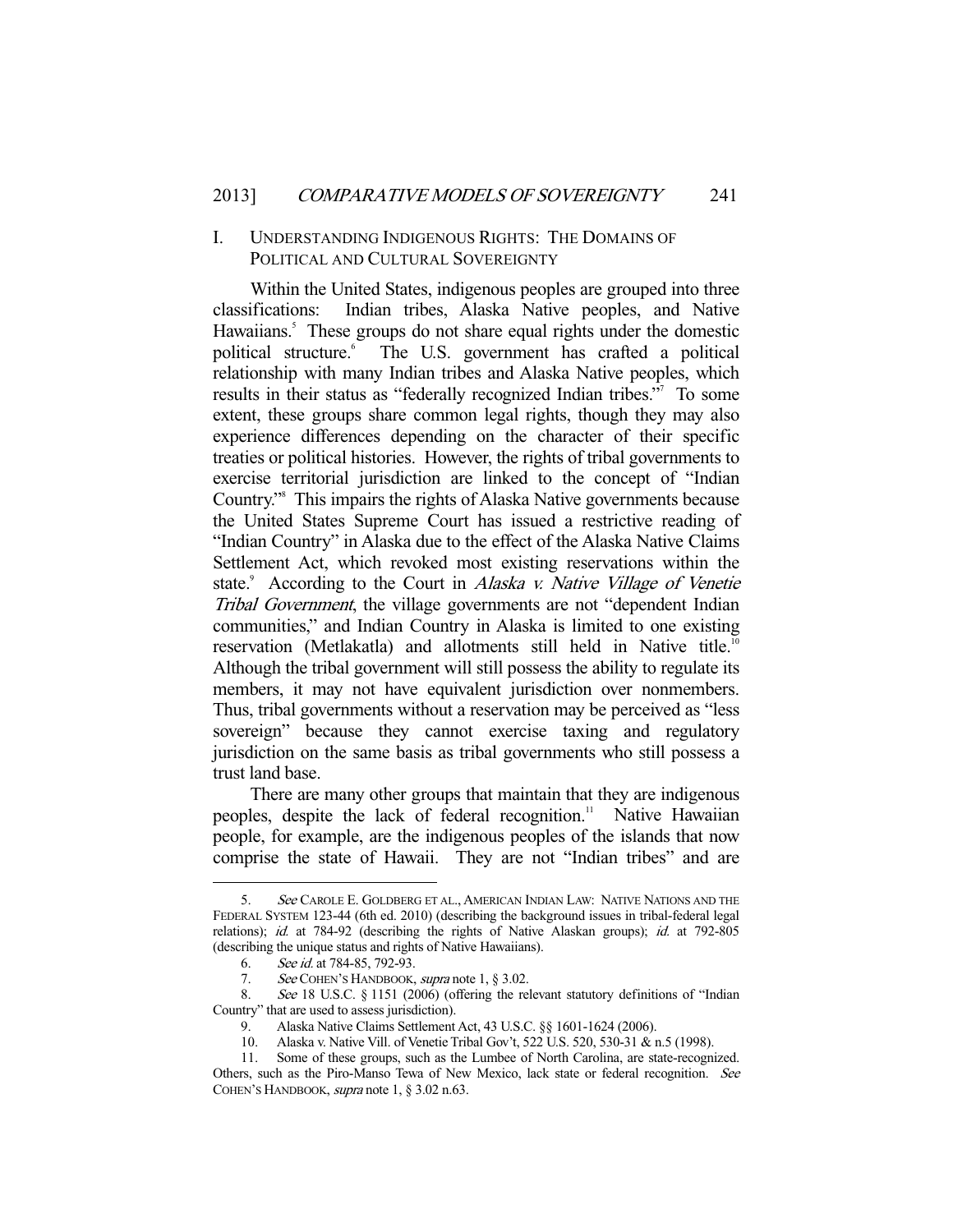instead culturally linked to other Polynesian peoples, such as the Maori of New Zealand and the Samoan people.<sup>12</sup> Although the federal and state governments recognize their status as indigenous peoples and extend certain political and legal rights, Native Hawaiians do not enjoy the same status as federally recognized tribal governments, nor are they eligible to petition for recognition under the administrative rules governing recognition for Indian tribes.<sup>13</sup> Although Senator Akaka (D-Hawaii) and others have introduced legislation to effectuate federal recognition for more than twelve years, none of these bills has successfully been enacted into law.14

 Despite these differences, there is a continuing tendency within the United States to conflate the political status of federally recognized Indian tribes with that of indigenous peoples. This becomes particularly important in an era of climate change because only federally recognized Indian tribes have jurisdiction to govern their lands and resources. Nonrecognized tribes and Native Hawaiians are indigenous peoples, but they do not have the ability to regulate their lands and resources as distinctive governments, nor do they have the ability to receive statutory delegations of federal authority, which would allow them to exercise meaningful control over air, water, or land resources.<sup>15</sup> In that sense, members of these groups must rely upon their status as individual citizens of the United States in order to participate in the existing structures of governance. Because of these distinctions, federally recognized tribal governments are the only indigenous peoples within the United States who have the ability to generate environmental laws of their own choosing and apply them to their lands and resources.

 This Article proposes that the political sovereignty of federally recognized Indian tribes is a source of political rights, while the "cultural sovereignty" that is expressed by all indigenous peoples is a source of human rights. Indigenous peoples who lack the status of U.S. federally recognized Indian tribes may rely heavily upon the latter set of claims, whereas the federally recognized tribes of the United States have two separate sources of rights (which may, but sometimes do not, operate in tandem). The U.S. government publishes a list of federally recognized

<sup>12.</sup> See id. §§ 3.02, 4.07.

<sup>13.</sup> *Id.* § 3.02.

<sup>14.</sup> See id. § 4.07; see, e.g., Native Hawaiian Government Reorganization Act of 2009, S. 1011, 111th Cong. (2009); Native Hawaiian Government Reorganization Act of 2005, S. 147, 109th Cong. (2005).

<sup>15.</sup> See COHEN's HANDBOOK, supra note 1, § 3.02.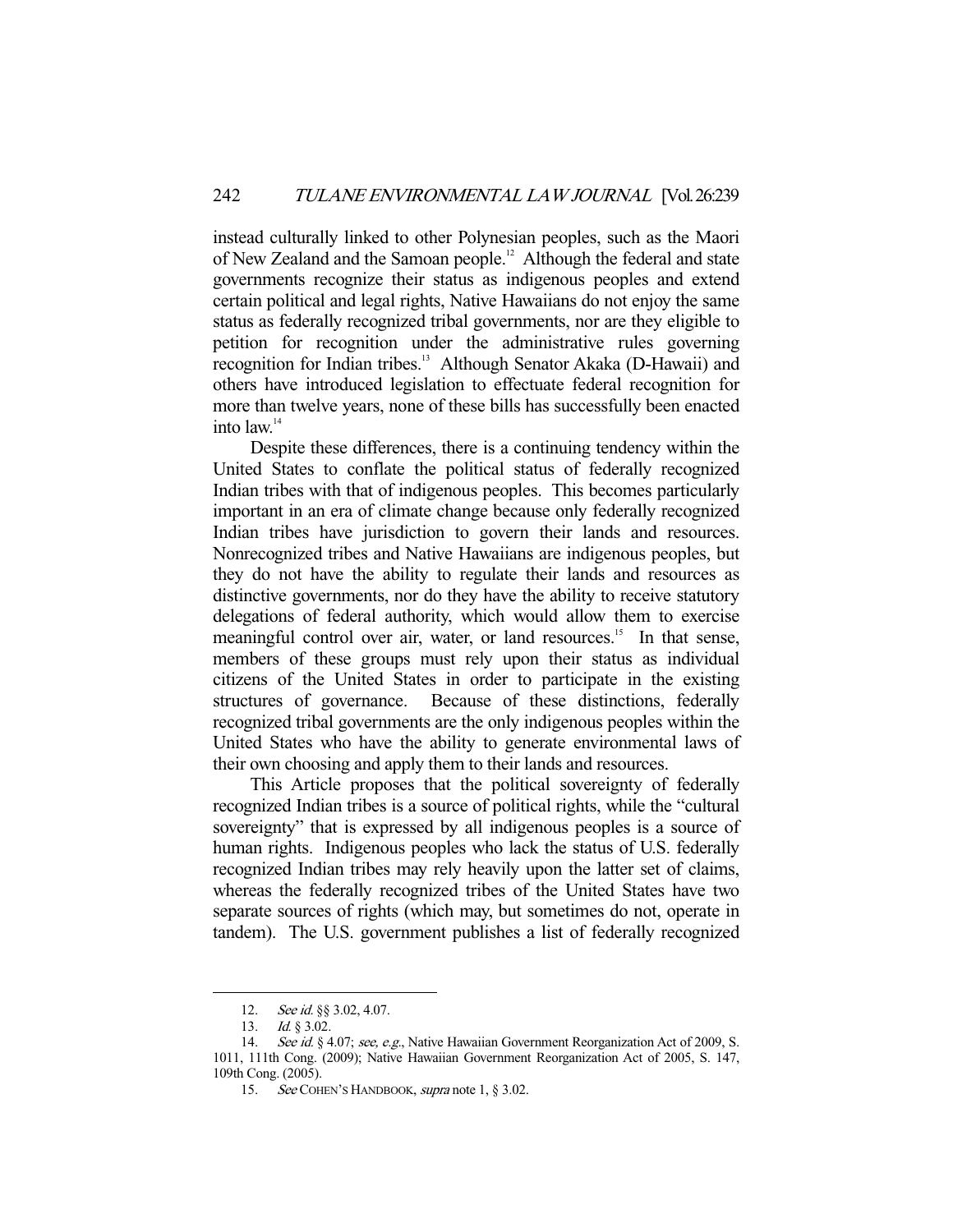tribes through the Department of Interior.<sup>16</sup> Thus, it is fairly easy to see these tribal governments as rights-holders. This is not necessarily true of other indigenous groups.

 Although there is no established definition of "indigenous peoples" within international law, the term is generally understood to comprise the "original inhabitants of traditional lands who maintain [their] traditional values, culture, and way of life."<sup>17</sup> The U.N. Declaration on the Rights of Indigenous Peoples, for example, uses the term "indigenous" in reference to the status of these peoples as the long-standing, land-based cultures of a local environment, describing in detail their composite rights, which are intergenerational and closely related to land and culture.<sup>18</sup> Under this view, indigenous peoples enjoy human rights to live in their collective units, according to their traditional ways of life because they have a right to cultural survival. Thus, they enjoy the right of self-determination as separate peoples, even though they may not have political status as sovereigns under domestic law. The collective values and ways of life that are maintained by these indigenous communities are often expressed through the "traditional ecological knowledge" held by the group.<sup>19</sup> This knowledge is the "culturally and spiritually based way in which indigenous peoples relate to their ecosystems."20 Importantly, the concept of traditional ecological knowledge comprises both indigenous systems of environmental ethics and the group's scientific knowledge about the local environment derived from generations of interaction.<sup>21</sup> In that sense, this is a form of indigenous law governing the group's relationship with the natural environment. $^{22}$ 

 Thus, the political sovereignty of indigenous peoples under U.S. federal Indian law is grounded in a more ancient sovereignty, which is an "internal, culture-and-community-based model of sovereignty" that

 <sup>16.</sup> Indian Entities Recognized and Eligible To Receive Services from the Bureau of Indian Affairs, 77 Fed. Reg. 47,868-73 (Aug. 10, 2012).

<sup>17.</sup> Tsosie, Tribal Environmental Policy, supra note 3, at 272 (quoting Simon Brascoupe, Indigenous Perspectives on International Development, 9 AKWE:KON J. 6, 8 (1992) (internal quotation marks omitted)).

 <sup>18.</sup> U.N. Declaration on the Rights of Indigenous Peoples, G.A. Res. 61/295, U.N. Doc. A/RES/61/295 (Oct. 2, 2007).

 <sup>19.</sup> Tsosie, Tribal Environmental Policy, supra note 3, at 272 (citing Winona LaDuke, Traditional Ecological Knowledge and Environmental Futures, 5 COLO. J. INT'L ENVTL. L. & POL'Y 127 (1994)).<br>20. Winona

Winona LaDuke, Traditional Ecological Knowledge and Environmental Futures, 5 COLO.J.INT'L ENVTL. L. & POL'Y 127 (1994).

<sup>21.</sup> See id.; Tsosie, Tribal Environmental Policy, supra note 3, at 273 n.267.

<sup>22.</sup> See Tsosie, Tribal Environmental Policy, supra note 3, at 272-73; see also Martha Johnson, Documenting Dene Traditional Environmental Knowledge, AKWE:KON J. (SPECIAL ISSUE), Summer 1992, at 72, 72-79.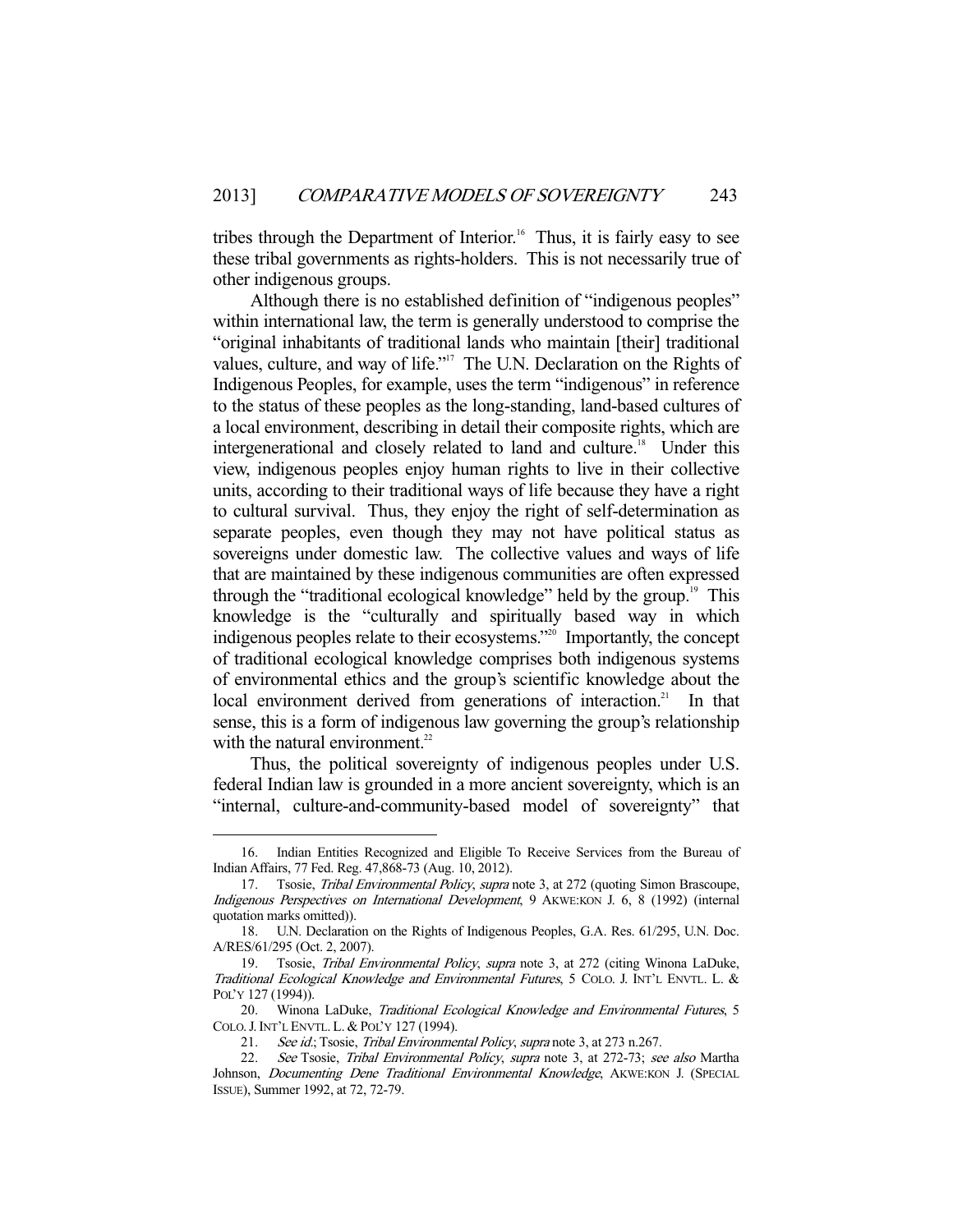reflects the identity of Native peoples as the first Nations of this land.<sup>23</sup> The concept of cultural sovereignty is a valuable basis for the construction of an indigenous right to self-determination because it is constructed from within Native societies, rather than from the outside by the federal courts or Congress, who struggle to determine the limits on inherent sovereignty.<sup>24</sup> All indigenous peoples possess the capacity to express their cultural sovereignty independent of the nation-state. The Native Hawaiian people, for example, possess cultural forms of sovereignty, even though they lack the same political status as federally recognized Indian tribes.<sup>25</sup> Cultural sovereignty is a tool to protect native rights to language, religion, and culture, including traditional ecological knowledge.

 Although each indigenous Nation possesses its own knowledge and understanding, there are many parallels among indigenous peoples with respect to their ethical frameworks regarding the land and environment. For example, most indigenous peoples maintain the concept of caring for the land in a way that benefits the current people, as well as future generations.26 The relationship of indigenous peoples to their traditional environment is intergenerational, linking the current people to their ancestors and to the future generations.

 Another central feature of many indigenous world views is found in the spiritual relationship that indigenous peoples have with the environment. Most indigenous world views do not sharply differentiate between the religious and secular aspects of human existence. Rather, as Vine Deloria, Jr., observed, "[A] central task of tribal religions is to 'determine the proper relationship that the people of the tribe must have with other living things and to develop the self-discipline within the tribal community so that man acts harmoniously with other creatures."<sup>27</sup> These ethical precepts are powerfully represented within traditional ecological knowledge.

 The traditional knowledge of indigenous peoples reflects a distinctive land ethic on many different levels. Many indigenous peoples share the belief that the Earth is a living, conscious being that must be

<sup>23.</sup> See Wallace Coffey & Rebecca Tsosie, Rethinking the Tribal Sovereignty Doctrine: Cultural Sovereignty and the Collective Future of Indian Nations, 12 STAN. L. & POL'Y REV. 191, 197 (2001).

<sup>24.</sup> *See id.* at 196.<br>25. COHEN's HAN

 <sup>25.</sup> COHEN'S HANDBOOK, supra note 1, §§ 3.02, 4.07(4).

 <sup>26.</sup> Tsosie, Tribal Environmental Policy, supra note 3, at 273.

<sup>27.</sup> Id. at 274 (quoting VINE DELORIA, JR., GOD IS RED, A NATIVE VIEW OF RELIGION 88 (1992)).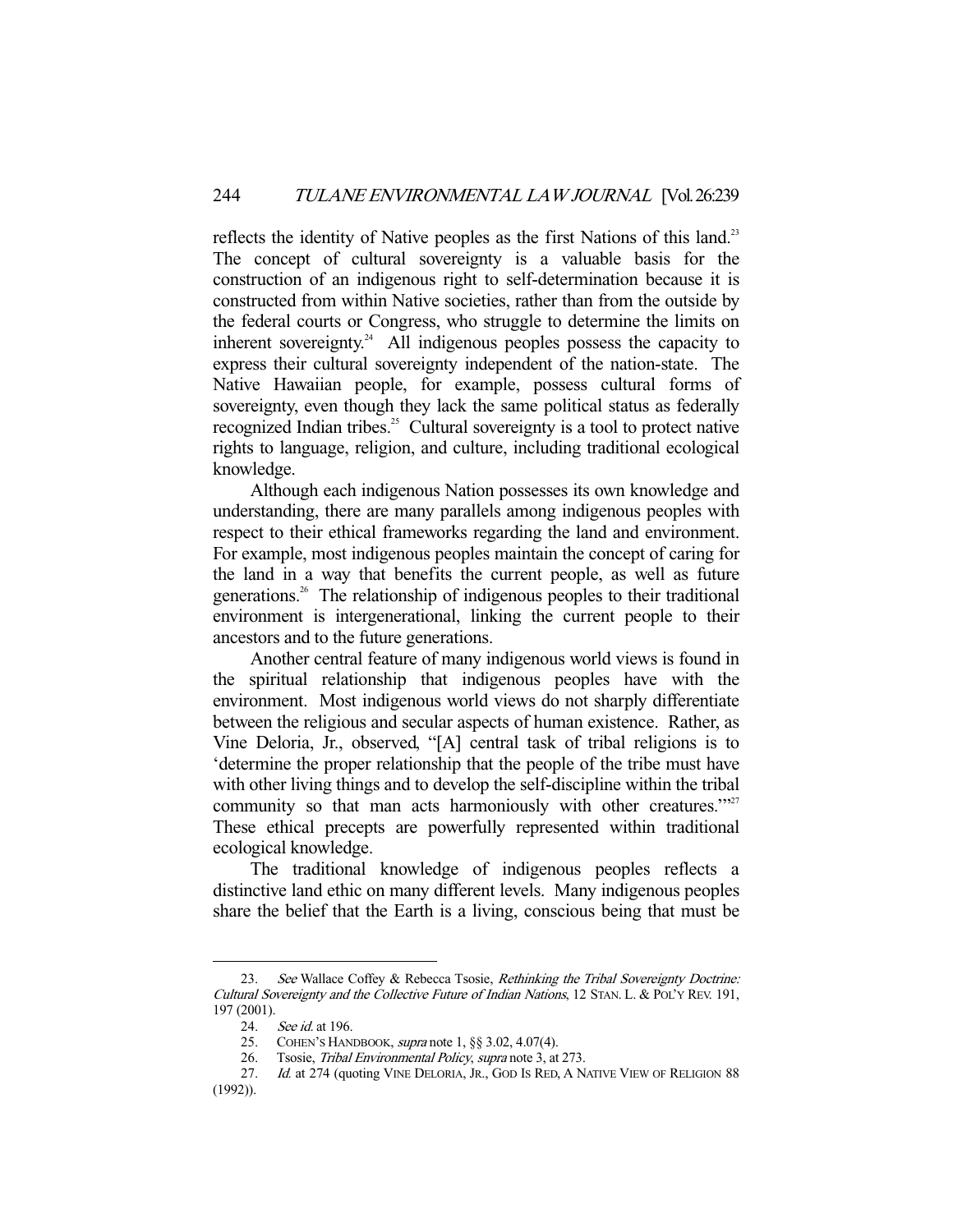treated with respect and care.<sup>28</sup> The natural forces of wind, water, earth, and fire are understood to be quite powerful and capable of destroying humans who abuse their own tentative relationship with the natural world. Thus, within the traditional world view of many indigenous peoples, the relationship of human beings to the natural world must be premised on an ethic of respect and reciprocity, sometimes linked up to a model of stewardship rather than the Western property-based notion of dominion.29 In a way of thinking that perceives man and nature as part of an ordered, balanced, and living whole, human beings have social and kinship relationships with other beings.

 Importantly, many indigenous languages reflect the idea that personhood extends to nonhuman species, such as fish, animals, and plants.30 In the Pacific Northwest, for example, many indigenous peoples have a concept of "First Foods," such as salmon and huckleberries, which were given to the People at Creation for their sustenance and care and which, in turn, are celebrated as sacred resources, necessary for the continued survival of the People.<sup>31</sup> The idea of a food resource as "sacred" is not one to which Western European peoples are accustomed. However, it is an essential concept for many indigenous peoples and often constitutes an important basis for their political accords with the United States. In fact, the United States signed treaties with many tribes in the Pacific Northwest validating their right to continue fishing and gathering at their usual and accustomed places, even if these were no longer located on reservation lands.<sup>32</sup> In this way, U.S. federal treaty law implicitly encompasses the traditional law of the Native peoples in the Pacific Northwest.

 In sum, the traditional laws of Native peoples acknowledge a unique relationship between the indigenous peoples and the specific places and landscapes that have facilitated their existence for thousands of years. The very identity of many Native peoples is circumscribed by particular landforms and waterways. For example, in the Southwest, the Navajo people perceive their world to be bounded by four sacred mountains, as

 <sup>28.</sup> Id. at 276.

 <sup>29.</sup> Id. at 275-76.

 <sup>30.</sup> Id. at 279.

<sup>31.</sup> Id. at 280; Indian Country Conservancy, Healthy Nations, Healthy People, INDIANCOUNTRYCONSERVANCY.ORG (Sept. 30, 2011), http://www.indiancountryconservancy.org/ newsupdates/2011/9/30/health-nations-healthy-people.html.

 <sup>32.</sup> See Tsosie, Tribal Environmental Policy, supra note 3, at 316.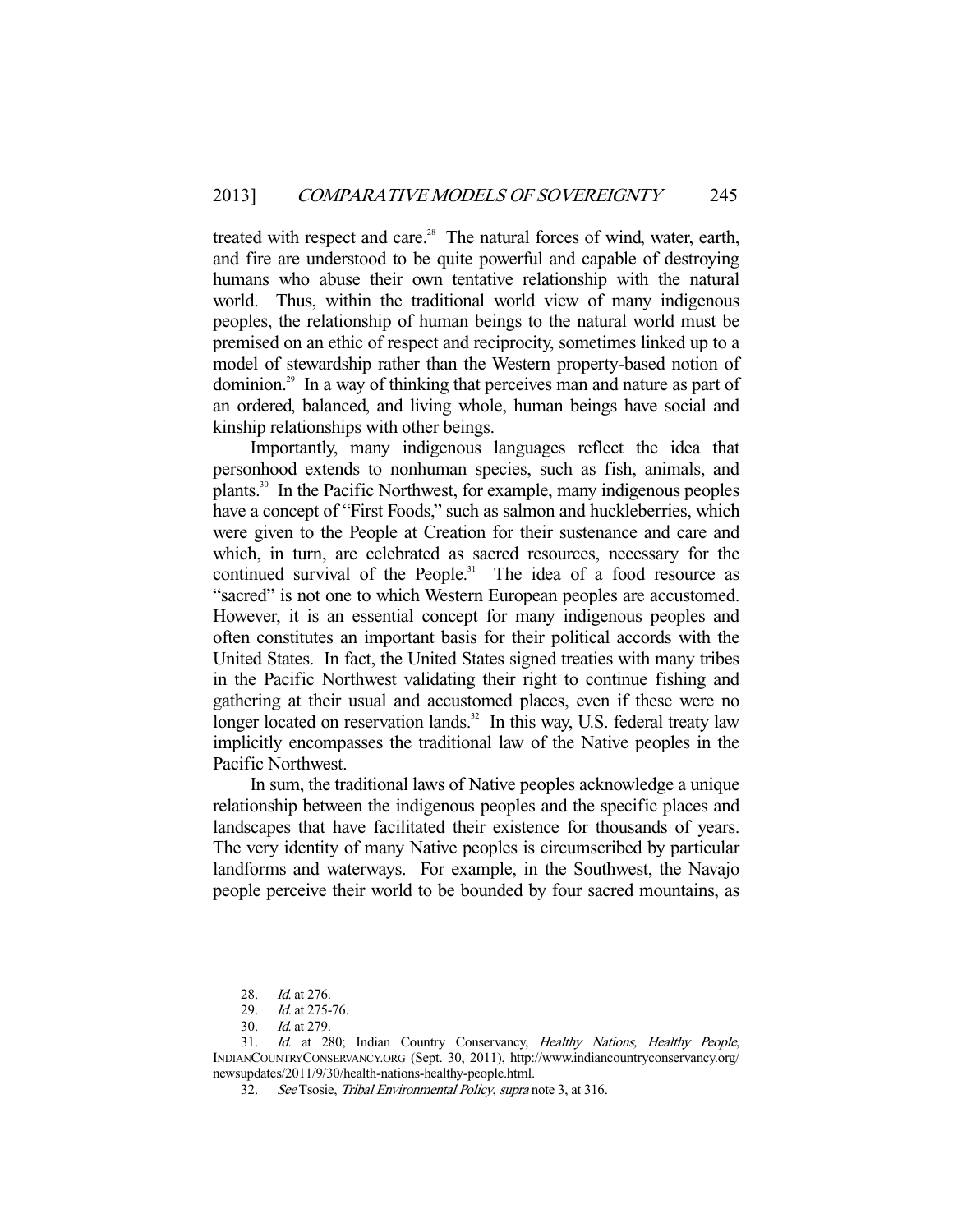do the Tewa people.<sup>33</sup> In the Pacific Northwest, the Native people are tied to a landscape that reflects the importance of the oceans (for example, the Salish Coastal Sea) and inland waterways (such as the Columbia River and Snake River). $34$  Many species of plants and animals provide the foods and medicines for these peoples and they are treated with reverence and respect. Indigenous languages and ceremonies reflect these lifeways, and, thus, they represent the core of indigenous selfdetermination.

 The cultural sovereignty of indigenous peoples is the operative construct for understanding traditional ecological knowledge, including the ethical and scientific aspects of that knowledge in an era of climate change. However, the ability of an indigenous group to protect its traditional knowledge, lands, ceremonies, and lifeways is closely linked to its ability to engage with other sovereigns on a government-togovernment basis. For many years, the primary environmental justice concern for federally recognized Indian tribes in the United States revolved around the fact that tribal sovereignty was routinely disregarded in the service of the dominant society's energy development and environmental goals.<sup>35</sup> This changed, to some extent, in the 1980s, in the wake of the political movement for tribal self-determination. The federal pollution control statutes, for example, were amended to acknowledge the pivotal role of tribal governments in regulating the reservation environment through "Treatment as States" provisions.<sup>36</sup> Today, the movement to effectuate climate justice invokes a larger context for indigenous self-determination.

# II. THE FRAMEWORK FOR CLIMATE JUSTICE WITHIN DOMESTIC U.S. LAW

 The framework for contemporary Native claims to climate justice is closely linked to the domestic rights of federally recognized Indian

 <sup>33.</sup> Id. at 283-84 (citing ALFONSO ORTIZ, THE TEWA WORLD: SPACE, TIME, BEING, AND BECOMING IN A PUEBLO SOCIETY 19 (1969); PEGGY BECK & ANNA WALTERS, THE SACRED: WAYS OF KNOWLEDGE, SOURCES OF LIFE 82 (1977)).

<sup>34.</sup> See, e.g., CHARLES WILKINSON, THE PEOPLE ARE DANCING AGAIN: THE HISTORY OF THE SILETZ TRIBE OF WESTERN OREGON 17-24 (2010); MICHAEL C. BLUMM, SACRIFICING THE SALMON: A LEGAL AND POLICY HISTORY OF THE DECLINE OF COLUMBIA BASIN SALMON 3, 65-67 (2002).

 <sup>35.</sup> See generally Tsosie, Tribal Environmental Policy, supra note 3, at 288-95 (discussing the relationship of traditional values and environmental policy).

 <sup>36.</sup> See, e.g., Clean Water Act, 33 U.S.C. § 1377(e) (2006); Clean Air Act, 42 U.S.C. § 7601(d) (2006).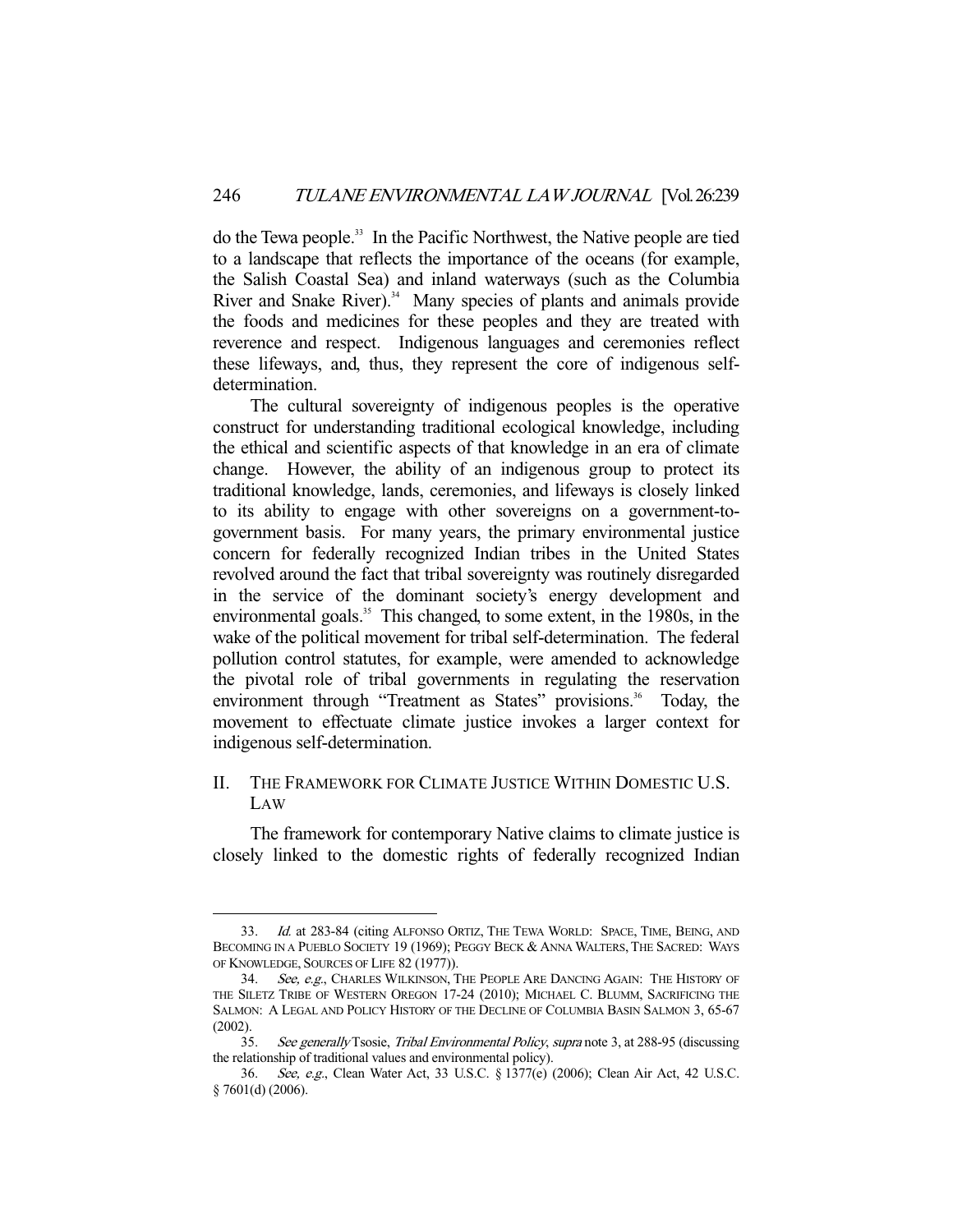Nations to govern their lands and resources.<sup>37</sup> In the United States, tribal regulatory authority over reservation lands is defined by a complex intersection of treaty law, statutory law, and case law. Such authority is conditioned on the status of the group as a federally recognized Indian tribe and the status of the land as "Indian Country."38 In general, tribal governments may govern their members and their territories. However, the jurisdictional authority of tribal governments has been limited by judicial decisions involving nonmembers and fee lands within a reservation.<sup>39</sup> Thus, even within Indian Country, there are jurisdictional constraints that might operate to limit the regulatory authority of the tribal government.

 Because of the complex jurisdictional rules applicable to tribal regulatory authority on the reservation, the Environmental Protection Agency (EPA) has developed federal/tribal partnerships to govern the control of pollution, which enables effective regulatory jurisdiction over air and water resources.<sup>40</sup> The EPA's tribal policy recognizes the important federal interest in avoiding dual regulatory jurisdiction over reservation lands and resources and favors tribal implementation of air and water quality standards under the Clean Air Act and the Clean Water Act.<sup>41</sup> This regulatory scheme has a firm statutory foundation in the tribal amendments to the major pollution control statutes. Each of the federal environmental statutes, with the exception of the Resource Conservation and Recovery Act (RCRA), was amended during the late 1980s and early 1990s to give Indian Nations the ability to assume regulatory authority in partnership with the  $EPA<sup>42</sup>$  Although various states challenged that authority by protesting that it would impose unacceptable costs on states, including spillover effects, the courts have uniformly upheld the federal statutory and administrative scheme that enables tribal governments as domestic sovereigns to regulate the

 <sup>37.</sup> See Rebecca Tsosie, Indigenous People and Environmental Justice: The Impact of Climate Change, 78 U. COLO. L. REV. 1625, 1663-64 (2007). The text that follows is taken from that article. See id. at 1647-51.

 <sup>38.</sup> Id. at 1647.

 <sup>39.</sup> See, e.g., Montana v. United States, 450 U.S. 544, 566-67 (1981) (holding that the Crow Tribe lacked jurisdiction to regulate hunting and fishing by non-Indians on non-Indianowned fee land within the Crow Reservation).

<sup>40.</sup> See Dean B. Suagee & Christopher T. Stearns, Indigenous Self-Government, Environmental Protection and the Consent of the Governed: A Tribal Environmental Review Process, 5 COLO.J.INT'L ENVTL.L. & POL'Y 59, 79-81 (1994).

<sup>41.</sup> See COHEN'S HANDBOOK, supra note 1, § 10.02(1).

 <sup>42.</sup> See id. § 10.02(2).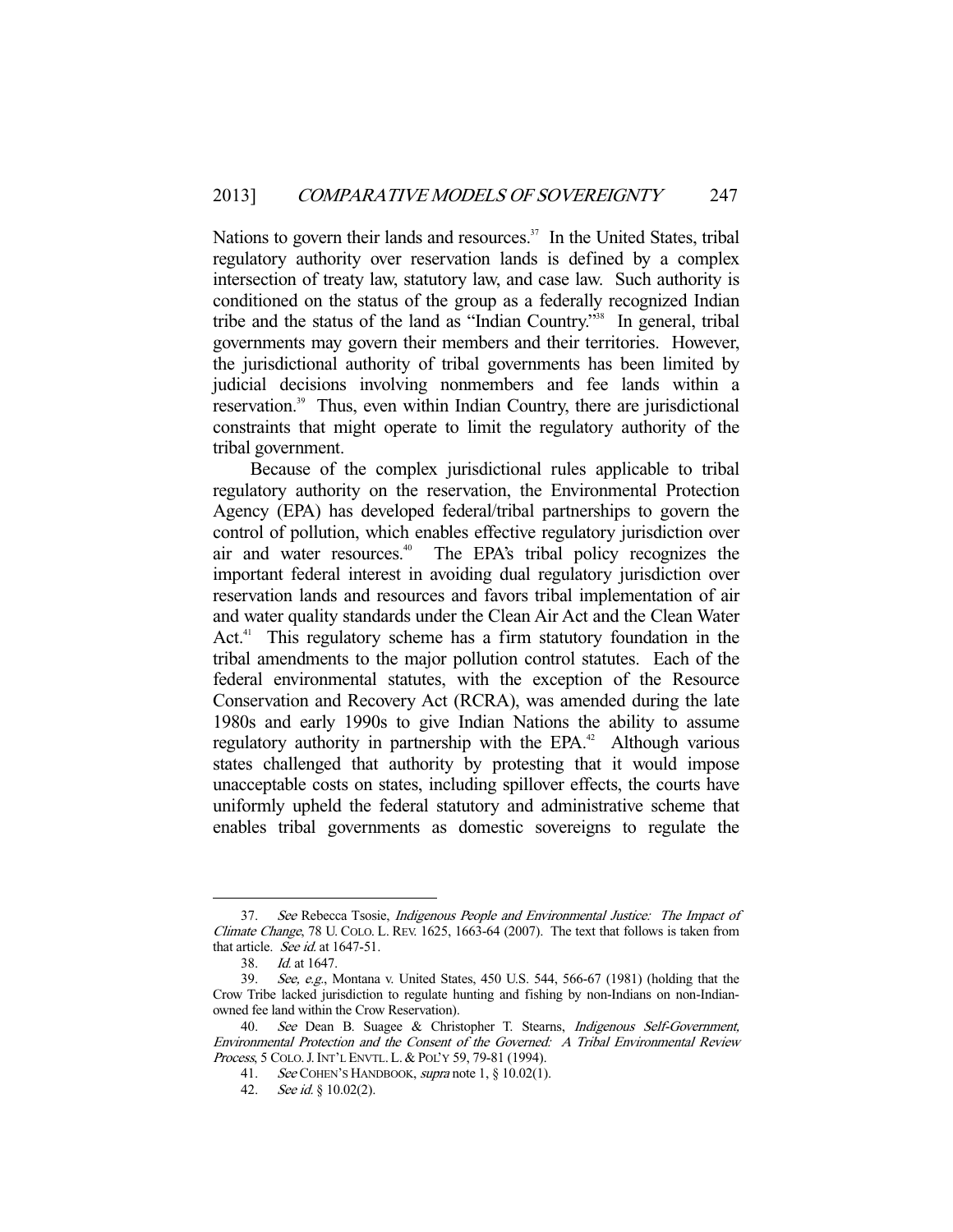reservation environment through cooperative federal/tribal partnerships.<sup>43</sup> In this sense, federally recognized Indian tribes participate in the domestic sovereignty model that characterizes the U.S. federal system.

 It is important to acknowledge that the tribal amendments to the federal environmental statutes were not necessary to enable Indian Nations to regulate environmental conditions on the reservation. The inherent sovereignty of federally recognized tribal governments provides the foundation for tribal regulatory authority on the reservation.<sup>44</sup> However, the tribal amendments enable tribal governments to exercise their authority more effectively in order to deal with transboundary pollution sources and also allow them to secure federal funding to enhance their capacity to develop effective pollution control programs.<sup>45</sup>

 Under the domestic model, Congress establishes the minimum standards for pollution control through nationwide statutory programs, which are administered by the state and tribal governments through a partnership model.<sup>46</sup> Both state and tribal governments have the ability to develop standards that are more stringent than the federal minimum levels, and the EPA mediates the interjurisdictional challenges of imposing the higher standards, which are applicable to upstream sources outside the jurisdictional boundaries of the local sovereign.<sup> $47$ </sup> To the extent that tribal or state governments fail to conform to the federal minimum standards, they open themselves to liability if the federal statute allows for citizen suits.<sup>48</sup> However, tribal governments do not have a similar cause of action for harms caused to important cultural sites off the reservations, such as sacred sites on state or federal public lands.<sup>49</sup> State and federal governments may engage in mining, for example, in a way that complies with relevant federal environmental statutes, but which desecrates Native sacred sites.<sup>50</sup> These cases are quite frustrating for tribal governments because the federal courts have failed to see these

<sup>43.</sup> See, e.g., City of Albuquerque v. Browner, 97 F.3d 415, 429 (10th Cir. 1996) (upholding water quality standards established by Isleta Pueblo under the Clean Water Act); Montana v. EPA, 137 F.3d 1135, 1142 (9th Cir. 1998) (upholding EPA regulations allowing tribes to be treated as states under the Clean Water Act).

<sup>44.</sup> JUDITH V. ROYSTER & MICHAEL C. BLUMM, NATIVE AMERICAN NATURAL RESOURCES LAW 219-20 (2002).

 <sup>45.</sup> See id. at 220-21.

<sup>46.</sup> Id. at 219; Tsosie, Tribal Environmental Policy, supra note 3, at 234-35.

<sup>47.</sup> ROYSTER & BLUMM, *supra* note 44, at 219.

<sup>48.</sup> COHEN'S HANDBOOK, *supra* note 1, § 10.06; see, e.g., Blue Legs v. U.S. Bureau of Indian Affairs, 867 F.2d 1094 (8th Cir. 1989).

 <sup>49.</sup> COHEN'S HANDBOOK, supra note 1, § 14.03(2)(c)(ii)(B).

 <sup>50.</sup> See id. § 10.08.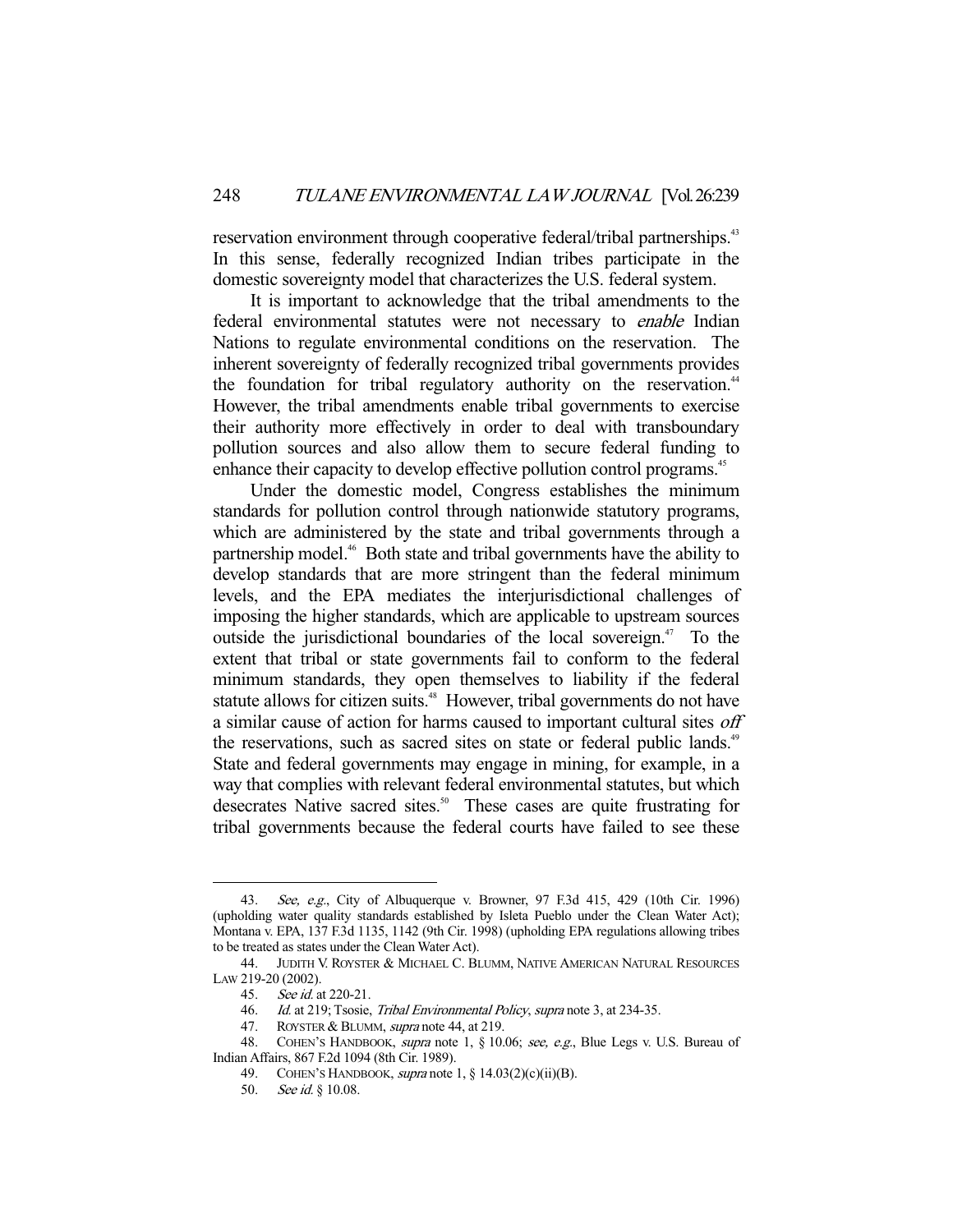claims as eligible for protection under the First Amendment Free Exercise Clause or the Religious Freedom Restoration Act.<sup>51</sup>

 Thus, the civil rights applicable to U.S. citizens seeking to vindicate their right to obtain damages for environmental harm or to obtain protection for their right to freely practice their religions do not adequately protect the interests of indigenous peoples. Environmental claims and religious claims are completely separate under U.S. domestic law, and neither category effectively deals with indigenous human rights to self-determination or cultural survival. This is a paramount challenge facing indigenous peoples in an era of climate change. As many Alaska Native villages are discovering, climate-related events such as rapid sealevel rise and the melting of permafrost threaten to cause both loss of their land base and loss of their associated cultural lifeways, which are heavily dependent upon their traditional, subsistence-based practices.<sup>52</sup> In the context of earlier tort litigation surrounding the *Exxon Valdez* oil spill, the federal courts upheld the award of natural resource damages under the environmental statutes, but disregarded the claims made by Native Alaskan communities for the destruction of their cultural lifeways, finding that culture operates internally in the "mind and heart," and, consequently, it is up to individuals to choose whether to "continue" their cultures or not.<sup>53</sup> This limited concept of cultural value is the product of the American melting-pot ideology, in which citizens are perceived as having a primary identity based on their shared civic values and in which their religious and cultural differences are confined to the "private" sphere. The melting-pot ideology of the United States has absolutely no resonance for indigenous peoples, who have fought tenaciously to preserve their separate status as peoples, including the political and cultural components of that identity.

 Importantly, the domestic model has fallen short in the service of climate justice. There is still no broad-based federal legislation limiting GHG emissions or providing any enforceable remedy for victims of climate-based events. In fact, some politicians and their supporters maintain that climate change is a "hoax" invented to serve a particular

 <sup>51.</sup> For more information on a case dealing with this issue, see Press Release, EARTHJUSTICE, Grand Canyon Uranium Mining Ban Defended by Havasupai Tribe, Conservation Coalition (Mar. 13, 2012), http://earthjustice.org/news/press/2012/grand-canyonuranium-mining-ban-defended-by-havasupai-tribe-conservation-coalition.

<sup>52.</sup> See Tsosie, Indigenous People and Environmental Justice, supra note 37, at 1644-46.

<sup>53.</sup> In re Exxon Valdez, No. A189-0095-CV(HRH), 1994 WL 182856, 1995 AMC 1440, 1447-48 (D. Alaska Mar. 23, 1994) (order granting Exxon's Motion for Summary judgment on Native class claims for noneconomic injury), aff'd, 104 F.3d 1196 (9th Cir. 1997).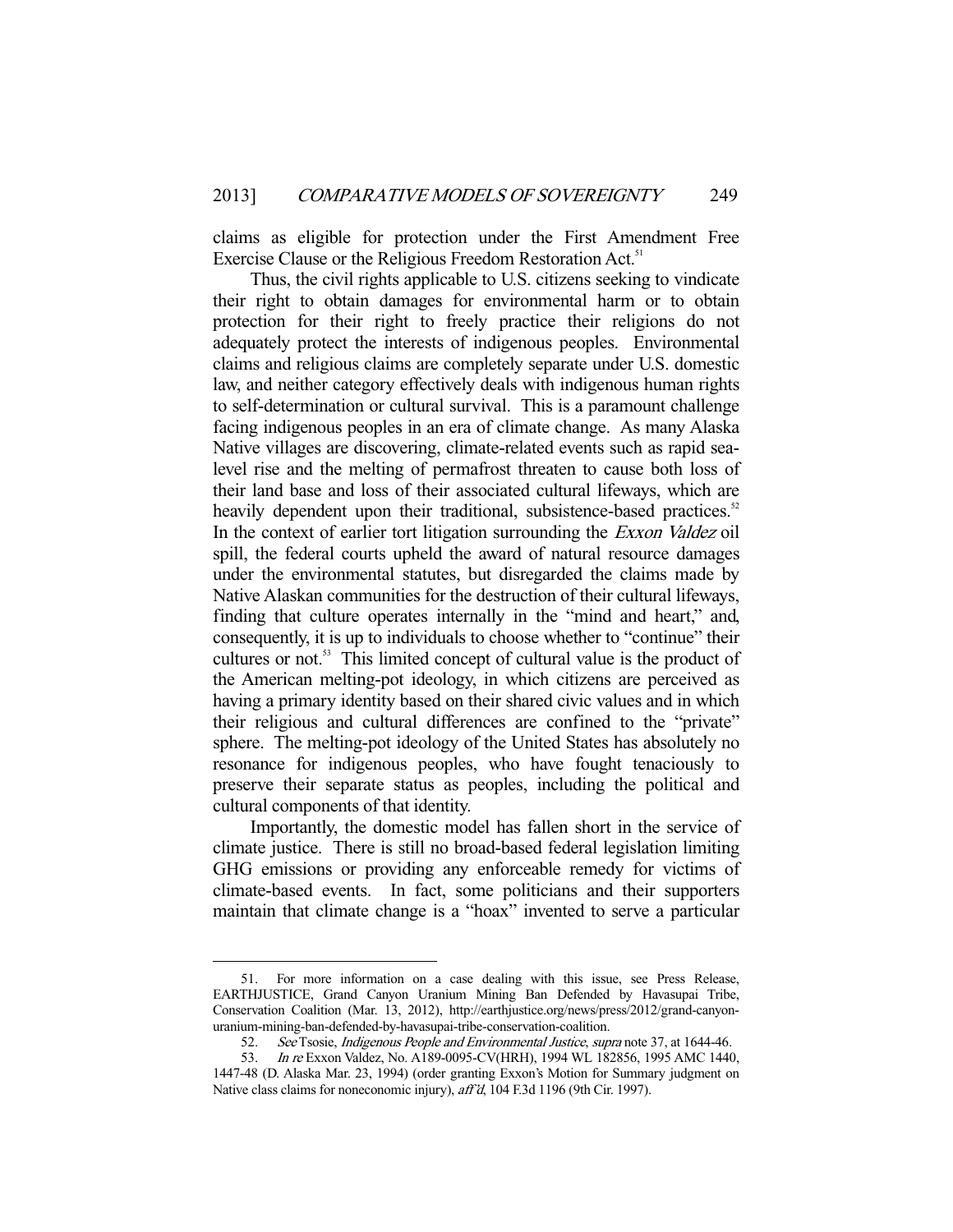political agenda.<sup>54</sup> To the extent that communities within the United States are the victims of catastrophic events such as flooding, fire, hurricanes and the like, they are served by domestic programs operated by entities such as the Federal Emergency Management Agency (FEMA).55 All of these programs have restrictions and limitations, and, as the victims of Hurricane Katrina discovered, they may or may not provide effective relief for the many types of property and personal harm that the victims experience.<sup>56</sup>

#### III. INTERNATIONAL LAW AND CLIMATE JUSTICE

 At the global level, there have been three primary policy responses to the issue of climate change: prevention, mitigation, and adaptation.<sup>57</sup> By the early 1990s, it was apparent to scientists and concerned policymakers that prevention was not realistic, so the discussion shifted to mitigation and adaptation.<sup>58</sup> Not surprisingly, there is a lack of concerted agreement on what policies might effectively mitigate climate change, particularly because GHG emissions are cumulative over time and the actual rise of GHG emissions has vastly exceeded the projections made under various models within the last decade.<sup>59</sup> Today, the clear focus of climate policy is on adaptation policy, although the framework for this analysis is heavily dependent upon economic and scientific data, rather than the normative or moral considerations that characterize claims for climate justice.<sup>60</sup> Because of this, the appeal to international human rights law is particularly important for indigenous peoples.

 Internationally, the nation-states hold the power with respect to accords on climate change. The United Nations Framework Convention

<sup>54.</sup> See generally SENATOR JAMES INHOFE, THE GREATEST HOAX: HOW THE GLOBAL WARMING CONSPIRACY THREATENS YOUR FUTURE (2012) (detailing the evidence against climate change hysteria).

 <sup>55.</sup> FED. EMERGENCY MGMT. AGENCY, THE FEDERAL EMERGENCY MANAGEMENT PUBLICATION 1, 17 (2010), available at http://www.fema.gov/library/viewRecord.do?fromSearch= fromsearch&id=5417.

 <sup>56.</sup> See, for example, the Comer v. Murphy Oil USA, Inc., litigation, in which the federal courts refused to recognize plaintiff's attempts to hold oil companies liable for the harms they suffered as a result of Hurricane Katrina. Comer v. Murphy Oil USA, Inc., No. 1:05-CV-436- LG-RHW, 2007 WL 6942285 (S.D. Miss. Aug. 30, 2007); Comer v. Murphy Oil USA, 585 F.3d 855 (5th Cir. 2009); Comer v. Murphy Oil USA, 598 F.3d 208 (5th Cir. 2010); Comer v. Murphy Oil USA, 607 F.3d 1049 (5th Cir. 2010).

<sup>57.</sup> Dale Jamieson, Adaptation, Mitigation, and Justice, in PERSPECTIVES ON CLIMATE CHANGE: SCIENCE, ECONOMICS, POLITICS, ETHICS 217 (Walter Sinnott-Armstrong & Richard B. Howarth eds., 2005).

 <sup>58.</sup> Id. at 218.

 <sup>59.</sup> See id. at 218-19.

 <sup>60.</sup> See id. at 220-21.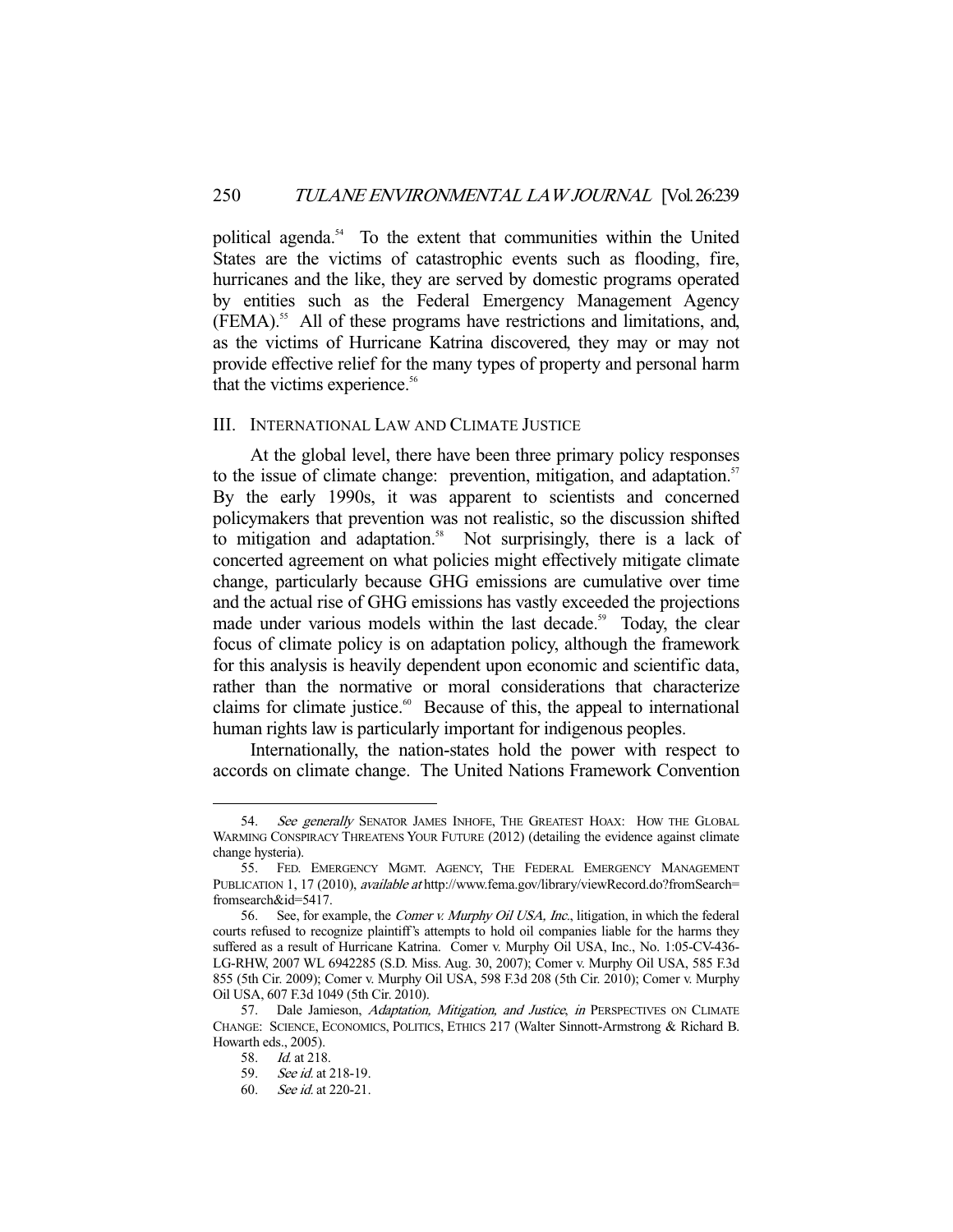on Climate Change entered into force in 1994, and by 2004, 189 countries, including the United States, had ratified this Convention.<sup>61</sup> Thus, as a political matter, there is an overwhelming consensus among world nations that climate change is real and merits policy intervention. There is widespread disagreement, however, on what that policy intervention should entail. The Kyoto Protocol, which entered into force in 2005, called for a top-down approach in which the signatory nations would agree to abide by emissions targets in order to meet future containment goals.<sup>62</sup> However, the Kyoto Protocol also invoked a norm of common but differentiated responsibility among nation-states, tied to their level of development.<sup>63</sup> The industrialized nations shouldered the burden to establish binding emissions targets, while developing countries, such as China and India, had the continued ability to exploit fossil fuel resources. Because of this "unfairness," the Bush Administration refused to ratify the Kyoto Protocol, and this position continues to dominate U.S. participation in climate negotiations.<sup>64</sup> The most recent international discussions on climate change, held in Copenhagen, Cancun, and Durban, have resulted in a shared agreement among nations on aspirational goals and further discussions on what ought to be done, but no meaningful international treaty is yet in place, nor is there a workable long-term strategy that would actually implement the aspirational goals.<sup>65</sup>

 Consequently, it seems apparent that domestic law (a bottom-up approach) is still the best vehicle to establish a workable legal framework for climate justice. However, a collective international effort is also necessary. No one country can institute an effective response to climate change because it is a global problem. The international arena has the capacity to motivate concerted action, require nation-states to work together to establish a common fund for mitigation and adaptation efforts (as is the goal of the proposed "Green Climate Fund")<sup>66</sup> and establish a comprehensive monitoring and reporting system to track progress. Developments within the international arena can also transform our

 <sup>61.</sup> Id. at 218.

 <sup>62.</sup> See id. at 218-19.

 <sup>63.</sup> Under the Kyoto Protocol, the developed countries are listed in Annex 1, and all other countries fall into non-Annex 1 status. See id. at 219 & n.4.<br>64. See id. at 219-20.

See id. at 219-20.

<sup>65.</sup> See United Nations Framework Convention on Climate Change, UNITED NATIONS, http://unfccc.int/meetings/items/6240.php (last visited Feb. 27, 2013).

 <sup>66.</sup> GREEN CLIMATE FUND, GOVERNING INSTRUMENT FOR THE GREEN CLIMATE FUND 2 (2011), available at http://gcfund.net/fileadmdin/00\_customer/documents/pdf/GCF-governinginstrument-120521-block-LY.pdf.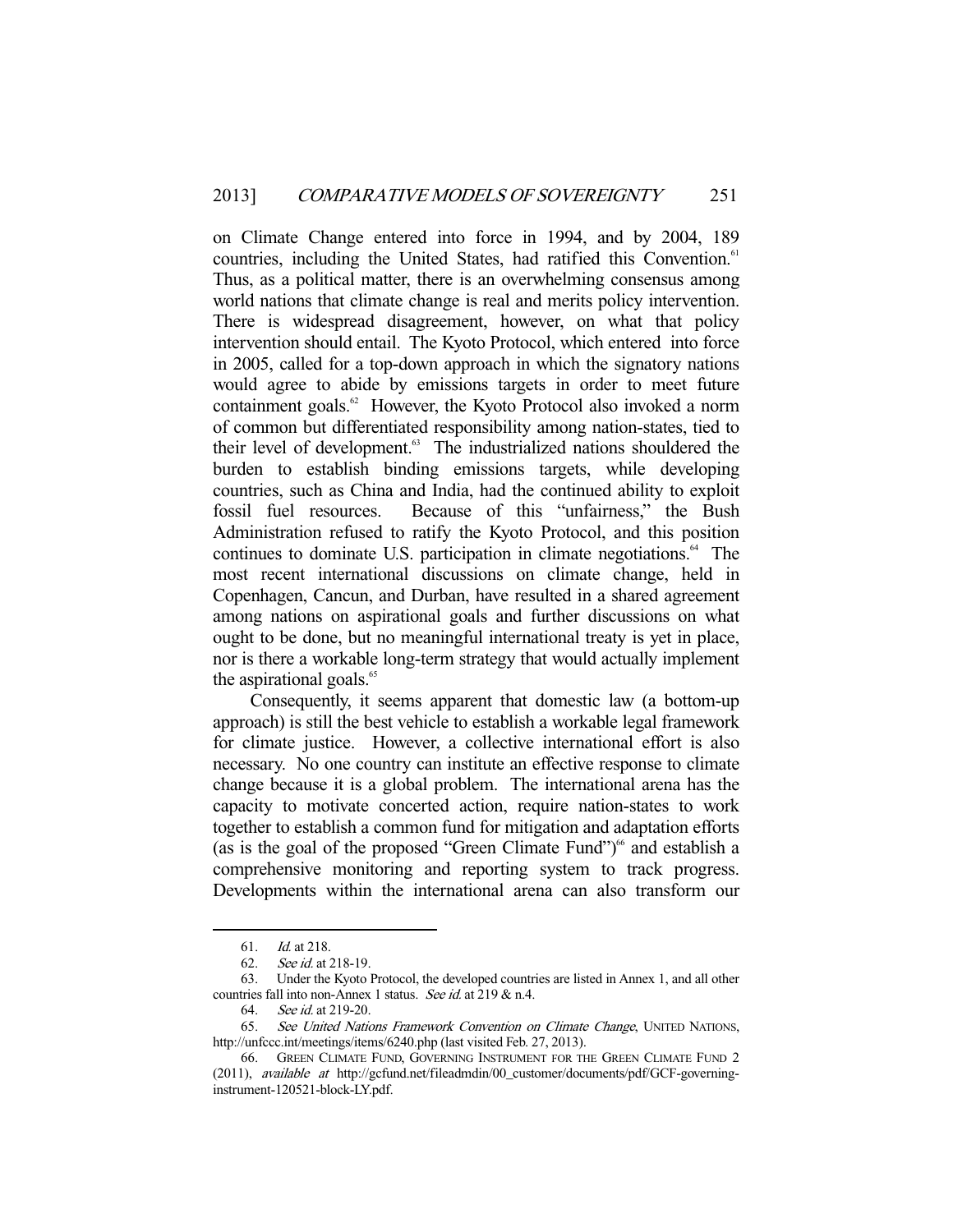conception of indigenous peoples' human rights in an era of climate change.<sup>67</sup>

 To date, Native Nations within the United States operate within the framework of U.S. policy on climate change, mainly because they lack standing as independent nations to either agree to or dissent from the international conventions.<sup>68</sup> This can work to the advantage of federally recognized Indian Nations, such as the Crow Tribe and the Navajo Nation, which possess large reservations with significant reserves of coal, oil, and gas.<sup>69</sup> These Indian Nations are in many ways similar to developing nations, because they typically have high rates of poverty and unemployment, and they lack the infrastructure necessary to attract other forms of economic development.<sup>70</sup> They may also suffer from the residual environmental impacts of prior resource development, necessitating further infusions of capital from the mining industries responsible for these conditions. The ability of tribal governments to exercise territorial jurisdiction over trust lands and resources also provides some measure of immunity from state laws that might establish limitations on GHG emissions.<sup>71</sup> Thus, without any binding federal legislation capping emissions, tribal governments may develop fossil fuel resources without regard to the impacts on other state, national, or tribal governments. Tribal sovereignty to develop energy resources is enhanced by the political and economic power of the United States in the global marketplace.<sup>72</sup>

 However, being tied to the economic and energy policies of the United States can work to the disadvantage of tribal governments, such as those in Alaska, which are already suffering the burdens of climate change and cannot formulate any effective claim for redress of these harms.<sup>73</sup> For these groups, the appeal to climate justice signals the reality that the impact of climate change will fall disproportionately upon indigenous communities that possess land-based and subsistence economies, rather than industrial economies, and which practice traditional norms of balancing human activities with the natural

<sup>67.</sup> See United Nations Framework Convention on Climate Change, Durban, South Africa, Nov. 28-Dec. 11, 2011, Report of the Conference of the Parties on Its Seventeenth Session, at 19-20, U.N. Doc. FCCC/CP/2011/9 (Mar. 15, 2012) (reporting on the plan for the design of the Green Climate Fund).

 <sup>68.</sup> Tsosie, Climate Change, Sustainability, and Globalization, supra note 3, at 197.

 <sup>69.</sup> Id.

<sup>70.</sup> *Id.*<br>71. *Set* 

See id.

 <sup>72.</sup> Id.

<sup>73.</sup> See Tsosie, Indigenous People and Environmental Justice, supra note 37, at 1642-44.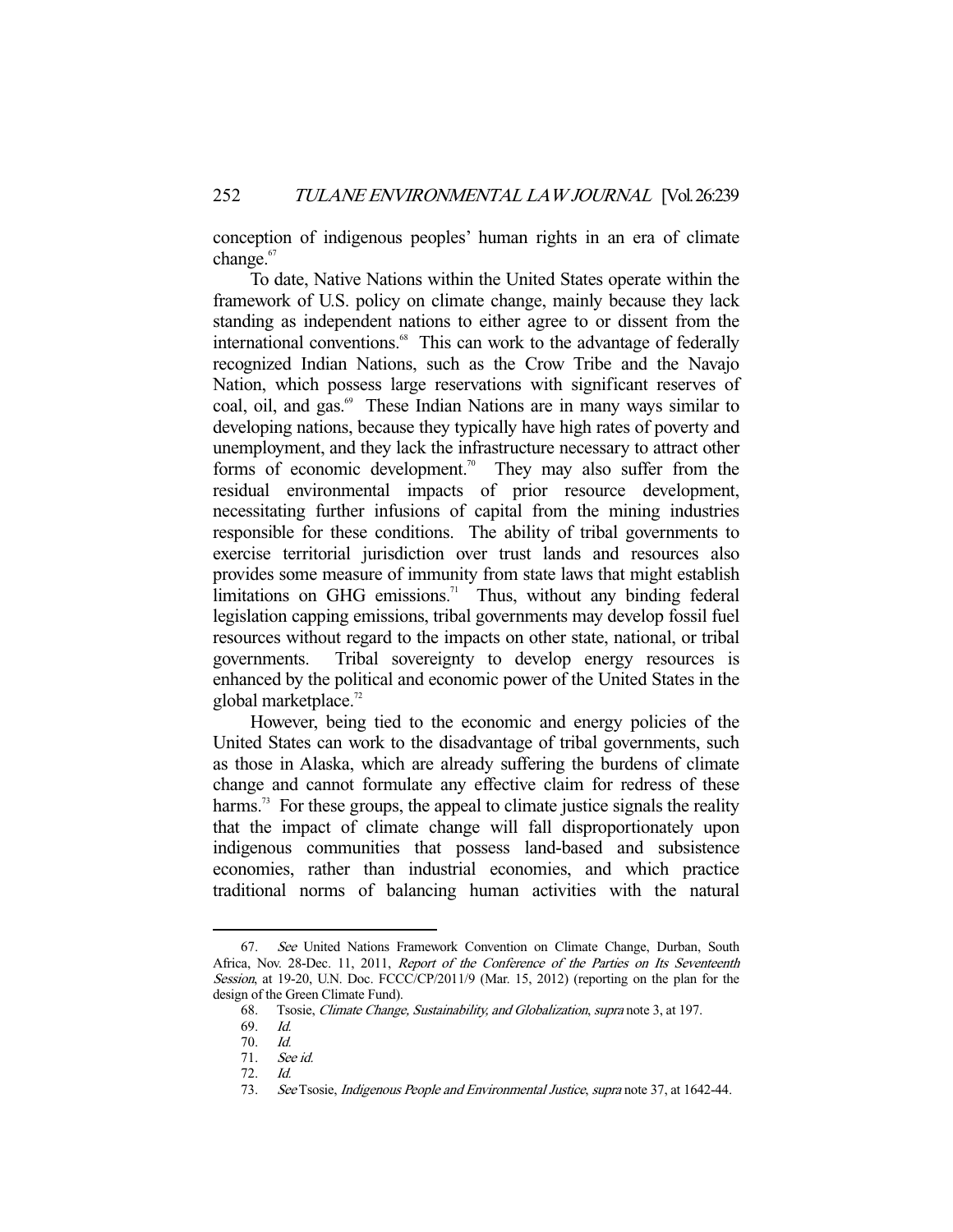environment. These groups do not contribute significantly to the problem of climate change, but they suffer the attendant harms, including flooding, droughts, fire, and loss of aquatic, marine, and terrestrial ecosystems and their associated species. There is no available cause of action under domestic law to enjoin harmful emissions of GHG or to gain compensation for these losses. Nor does a Native village or community have any right under domestic or international law to be relocated as a community.<sup>74</sup> For this reason, many indigenous leaders, such as Sheila Watt-Cloutier, claim that climate change could result in the wholesale loss of entire cultures and lifeways.<sup>75</sup> By shifting the focus to international human rights law, it is possible to envision a broader foundation for indigenous self-determination in an era of climate change.

## IV. INDIGENOUS PEOPLES AND ENVIRONMENTAL SELF-**DETERMINATION**

-

 In an era of climate change, it is necessary to evaluate indigenous claims to sovereignty in relation to the right of self-determination, which belongs to all peoples. The two concepts are not coextensive. For example, the various Pacific Island Nations are "sovereign," but this does not mean that they have the capacity to control the international discussion on climate change, nor can they demand reparations for the harm they are suffering from the rising sea levels, even if this ultimately results in the loss of their entire land base.<sup>76</sup> Under contemporary international policy, it is unclear what happens to the citizens of a nation that loses its entire territory through "flooding," as opposed to military force. Climate events are not considered to be the "fault" of any

<sup>74.</sup> See Rebecca Tsosie, Keynote Address, Indigenous Peoples and Global Climate Change: Intercultural Models of Climate Equity, 25 J. ENVTL. L. & LITIG. 7, 10-11 (2010). The native Village of Kivalina, for example, has not yet been successful in its efforts to limit the attempts of Exxon and other energy companies to avoid liability for harms caused by excessive greenhouse gas emissions. See Native Village of Kivalina v. ExxonMobil Corp., 663 F. Supp. 2d 863 (N.D. Cal. 2009) (holding that the Native Village of Kivalina lacked Article III standing to sue oil companies for federal common law public nuisance on the theory that global warming was causing the rapid melt of Arctic sea ice). The United States Court of Appeals for the Ninth Circuit affirmed the dismissal of the Village of Kivalina's claim, concluding that the federal Clean Air Act displaced the common law public nuisance claim. Native Village of Kivalina v. ExxonMobil Corp., 696 F.3d 849 (9th Cir. 2012).

 <sup>75.</sup> See Press Release, Inuit Circumpolar Council, Inuit Petition Inter-American Commission on Human Rights To Oppose Climate Change Caused by the United States of America (Dec. 7, 2005), http://inuitcircumpolar.com/index.php?ID=316&Lang=En.

 <sup>76.</sup> For an additional discussion of the impact of climate change on peoples within the South Pacific and other small Island states, see Alexander Gillespie, Small Island States in the Face of Climate Change: The End of the Line in International Environmental Responsibility, 22 UCLA J. ENVTL. L. & POL'Y 107 (2003-2004).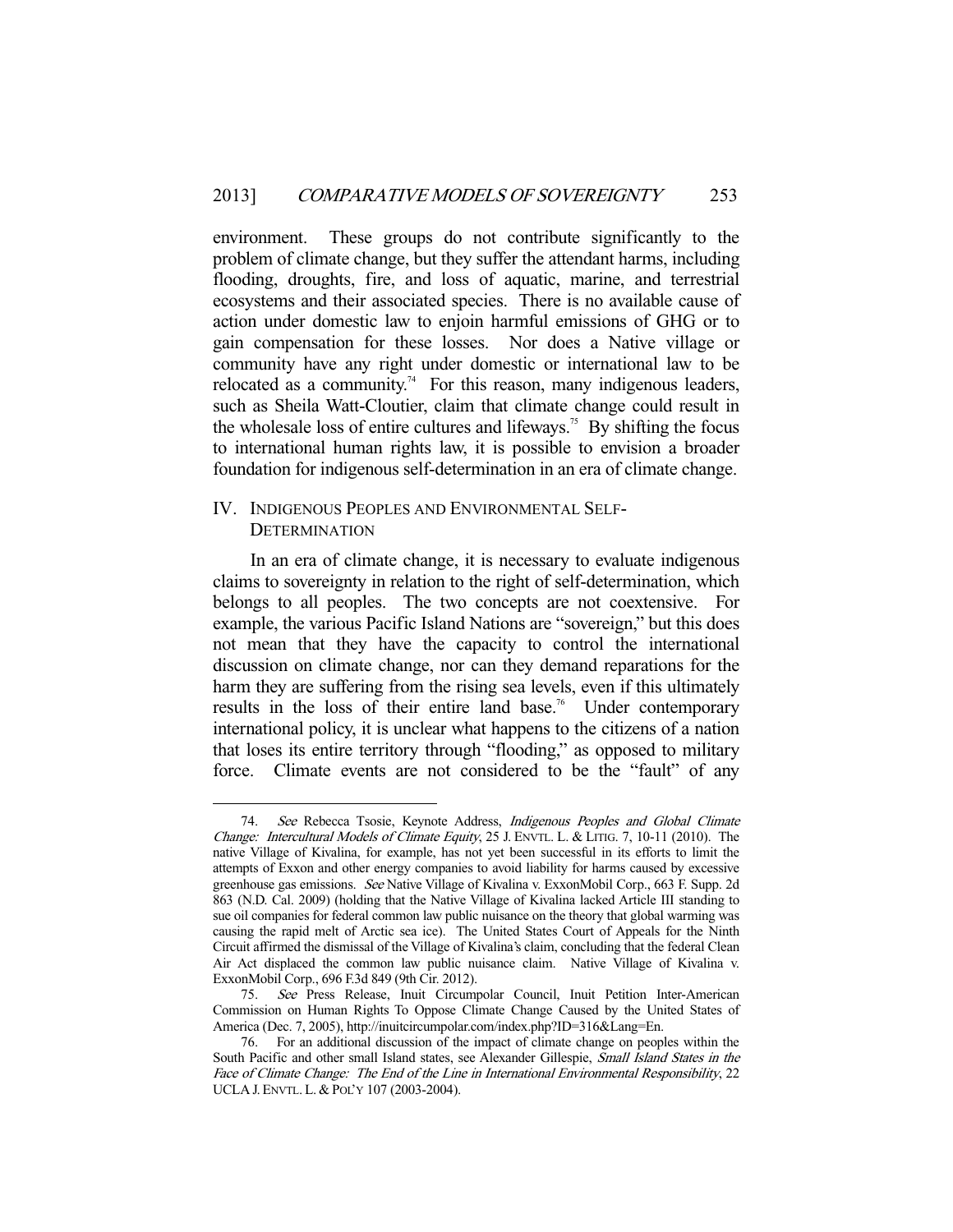particular nation, and therefore liability for harm cannot attach to particular nations. In comparison, because indigenous peoples within the United States are also citizens of the United States, they will be relocated from flooded areas, either as individual citizens, or perhaps as communities, depending on the available resources and programs of domestic agencies.<sup>77</sup> In sum, the harms to indigenous communities will be redressed, if at all, as a matter of domestic policy.

 Despite their political differences, the right to self-determination for the Pacific Island Nations, as well as indigenous peoples in the United States and elsewhere, is closely tied to their ancestral land base. This suggests that there is at least a moral right to "environmental selfdetermination" that should entail the right to survive as a distinctive landbased people.<sup>78</sup> There are many international declarations and conventions that attest to the connections between indigenous peoples and their traditional lands and resources, and those connections are specified in detail within the United Nations Declaration on the Rights of Indigenous Peoples, which is the most comprehensive and current account of the human rights of indigenous peoples.<sup>79</sup>

 Indigenous peoples lack status as nations for purposes of international law, however, and their human rights claims are advanced, if at all, through nongovernmental organizations (NGOs).<sup>80</sup> The Inuit Circumpolar Council (ICC), for example, represents the interests of the Inuit people, who are currently located across international borders on land within Canada, the United States, and Greenland.<sup>81</sup> The ICC filed a claim in 2005 with the Inter-American Commission on Human Rights, alleging that the impacts of global warming and climate change on the Inuit people, resulting from various acts and omissions of the United States, constituted a violation of their human rights. $82$  Although the Inter-American Commission on Human Rights ultimately found that this was not a claim upon which it could grant relief, due to the nature of climate change as a global phenomenon, the Inuit petition is useful in a policy sense because it illustrates how the claims of indigenous peoples to selfdetermination are tied to land, territory, and environment, and how they transcend national borders in their cultural and historic dimensions.

<sup>77.</sup> See Tsosie, *supra* note 74, at 11.

<sup>78.</sup> Tsosie, Indigenous People and Environmental Justice, supra note 37, at 1663-69.

<sup>79.</sup> See id. at 1665.

<sup>80.</sup> *Id.* at 1664.

<sup>81.</sup> Inuit Circumpolar Council Charter, INUIT CIRCUMPOLAR COUNCIL, http://inuit circumpolar.com/index.php?auto\_slide-&ID=374&Lang=En&Parent\_ID=&current\_slide\_num= (last visited March 8, 2013) (adopted on June 15, 1977).

 <sup>82.</sup> Tsosie, Indigenous People and Environmental Justice, supra note 37, at 1669.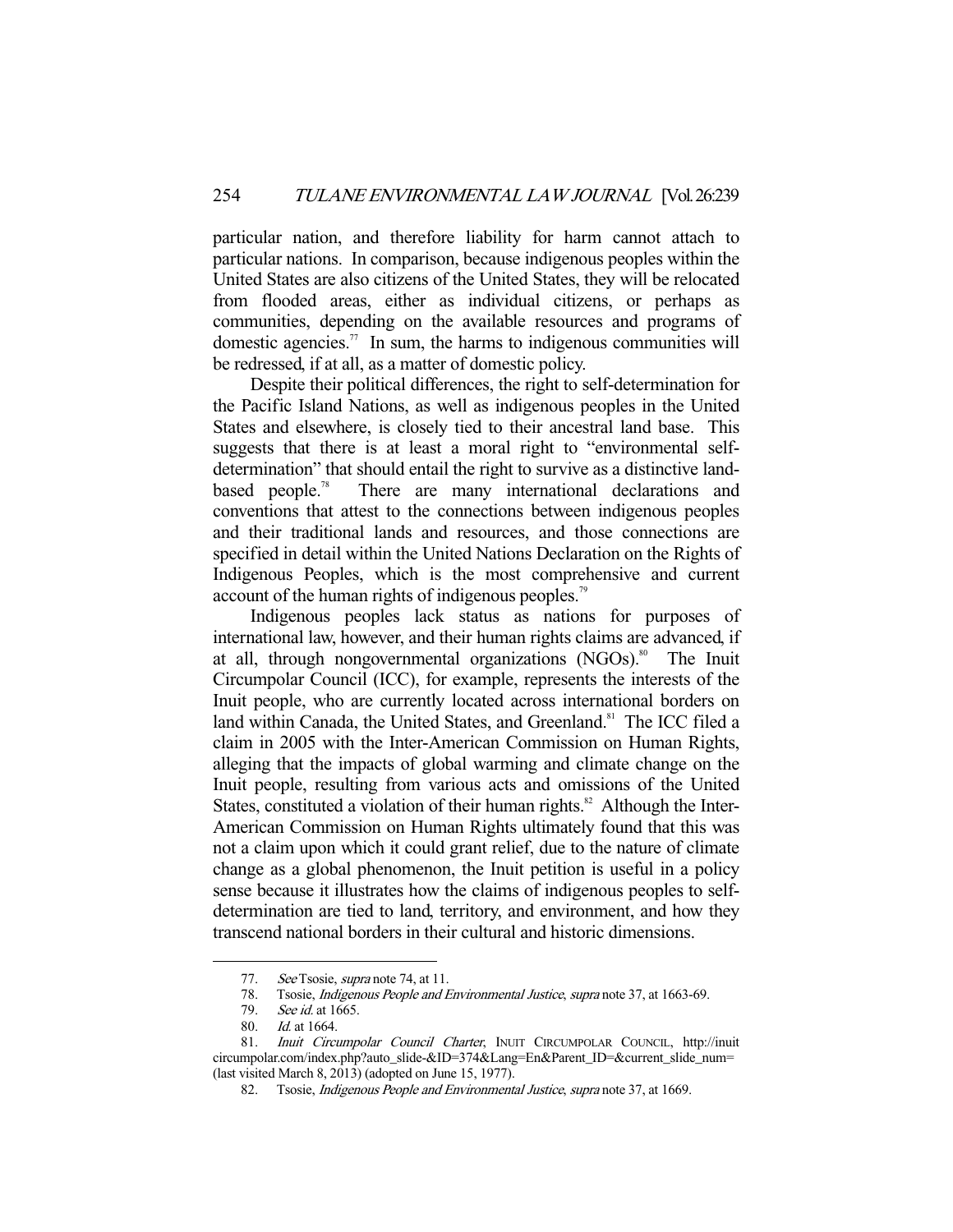Building on the Inuit example, climate policy needs to establish a coherent framework for sustainability at the level of *place*. indigenous peoples, an ethic of place is central to their longstanding identity as a distinctive people related through time and tradition to a particular set of lands and natural environment. Thus, sustainability was the natural outcome, if not the intentional result, of the traditional land ethic that is associated with many indigenous peoples. In modern political discourse, the term "sustainability" is frequently used, but lacks a common definition. The lack of shared meaning likely results from confusion as to whether it is possible to give an empirical scientific or economic account of sustainability (for example, can we prove, as an objective matter, that a policy or practice is or is not "sustainable"?) and because there is widespread disagreement on the potential normative accounts.

 Under the utilitarian framework that has been the pervasive lens of environmental policy in the United States, economics is the way to measure the benefits and costs of development. Conversely, under many indigenous epistemologies, human and natural systems are interconnected and human needs are limited by the need to support the natural environment, inspiring a broader set of values to measure harm and benefit. To the extent that one draws on the utilitarian framework to maximize the development goals of world nations in order to fulfill the immediate needs of world populations, there is no effective countermeasure to protect the interests of the natural world or future generations. That is a moral problem and one that must be addressed in order to craft an effective strategy for climate change.

 The lack of consensus among world nations about how to create an effective international convention on climate change relates to the disparities in development and economic status among the global nations. If this effort is characterized as a "justice" issue, sustainability requires an examination of the historical and contemporary relationships between nations, peoples, and individuals. Sustainability also requires an examination of the relationship between human beings and the natural environment, which might be expressed through an ethic of place that examines specific ecosystems and the impacts of human behaviors on these ecosystems. Science, ethics, and economics have always been the pillars of environmental policy, and they continue to serve as the foundation for the discussion on climate policy.

 What is needed in the future is an intercultural model of climate equity that can account for the multiple values that are at stake in the discussions about climate policy, at the national and international levels.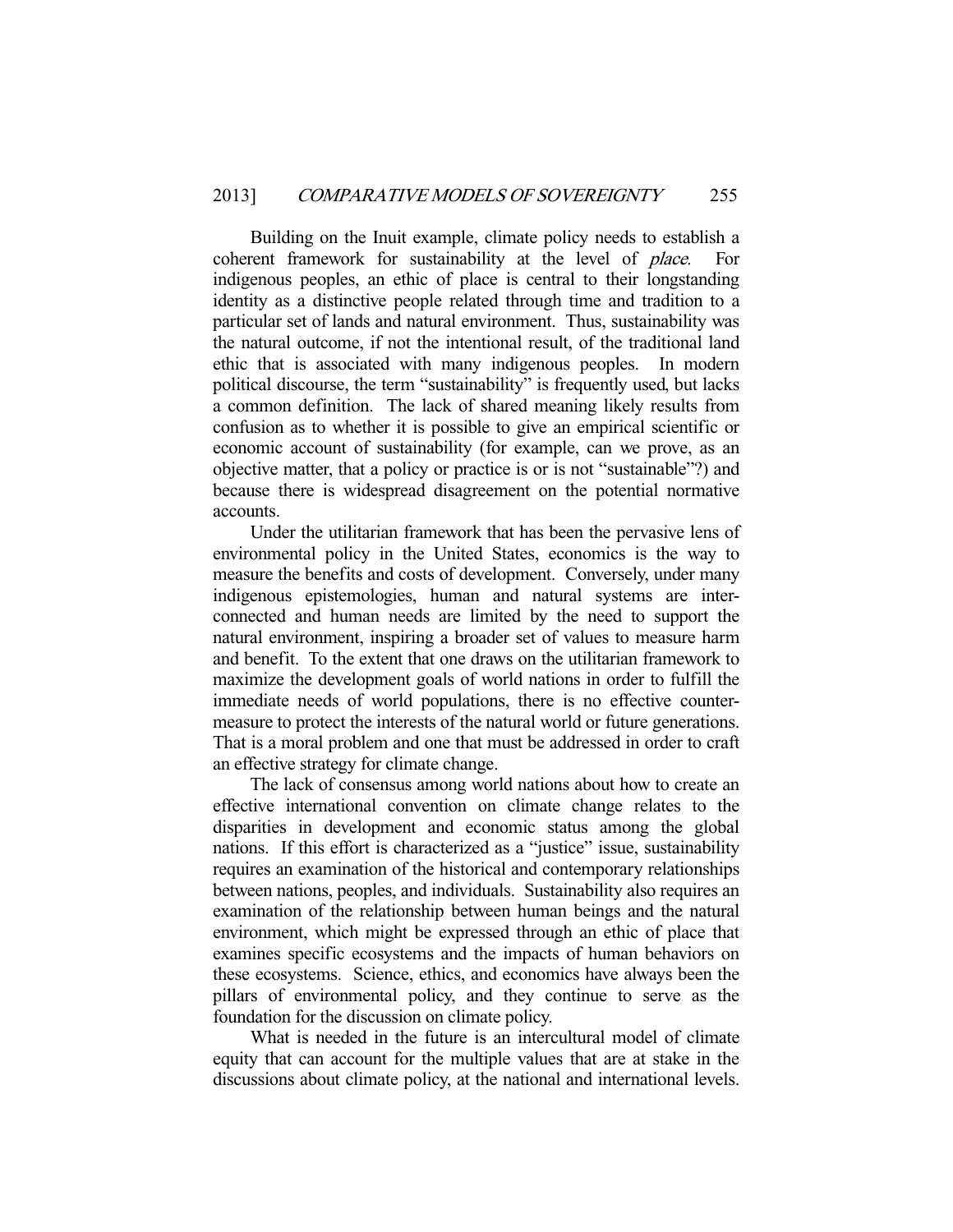In each of these discussions, indigenous peoples are represented as distinctive political and cultural entities. Within domestic policy, federally recognized Indian tribes are at the table as governments within regional and national discussions on climate policy. They have the sovereign right to develop their lands and resources, and they have the sovereign right to incorporate traditional environmental values into their own laws and policies. Tribal governments will be important entities in the upcoming discussions about adaptation planning and ecosystem management, given the documented environmental changes that are occurring and affect all lands, whether under the control of state, federal, or tribal governments.

 Within international policy, indigenous peoples will become victims of climate change unless there is meaningful attention to the human rights that are at stake, including the fundamental right of selfdetermination. However, the status of "victim" or "vulnerable population" does not accord any rights under the prevailing legal structures,<sup>83</sup> and the compensation for harm, if any, will come through voluntary international humanitarian endeavors.

 International human rights law can serve as a powerful repository of alternative norms to guide further articulation of a human right to indigenous environmental self-determination.<sup>84</sup> At a basic level, what does it mean to be "indigenous?" It means that there is a relationship through time between the people and a particular environment. If that relationship is destroyed, what happens to the identity of the group? That is what is at stake in Alaska and all other places where indigenous peoples are losing their land base and way of life as a consequence of climate change. It is in the interest of all indigenous governments to participate in the discussion of climate equity and formulate an account of environmental self-determination for place-based peoples.

### V. CONCLUSION

-

 The domestic and international dimensions of climate justice are exceedingly complex, and there are no easy answers to these issues. However, formulating a robust ethical basis for our decision making is

<sup>83.</sup> See id. at 1659-60, 1663-69.

 <sup>84.</sup> The United Nations has recognized that climate change is a "global problem requiring a global solution" and has advocated a human rights centered approach to the problem. See Human Rights Council Res. 18/22, at 2-3, Human Rights and Climate Change, 18th Sess., Sept. 30, 2011, U.N. Doc. A/HRC/RES/18/22 (Oct. 17, 2011). An additional source of norms applicable to indigenous peoples' human rights can be found in the Int'l Labour Org. [ILO], Indigenous and Tribal Peoples Convention, ILO Convention No. 169 (June 27, 1989), available at http://www.ilo.org/indigenous/Resources/Publications/WCMS\_100897/lang--en/index.htm.